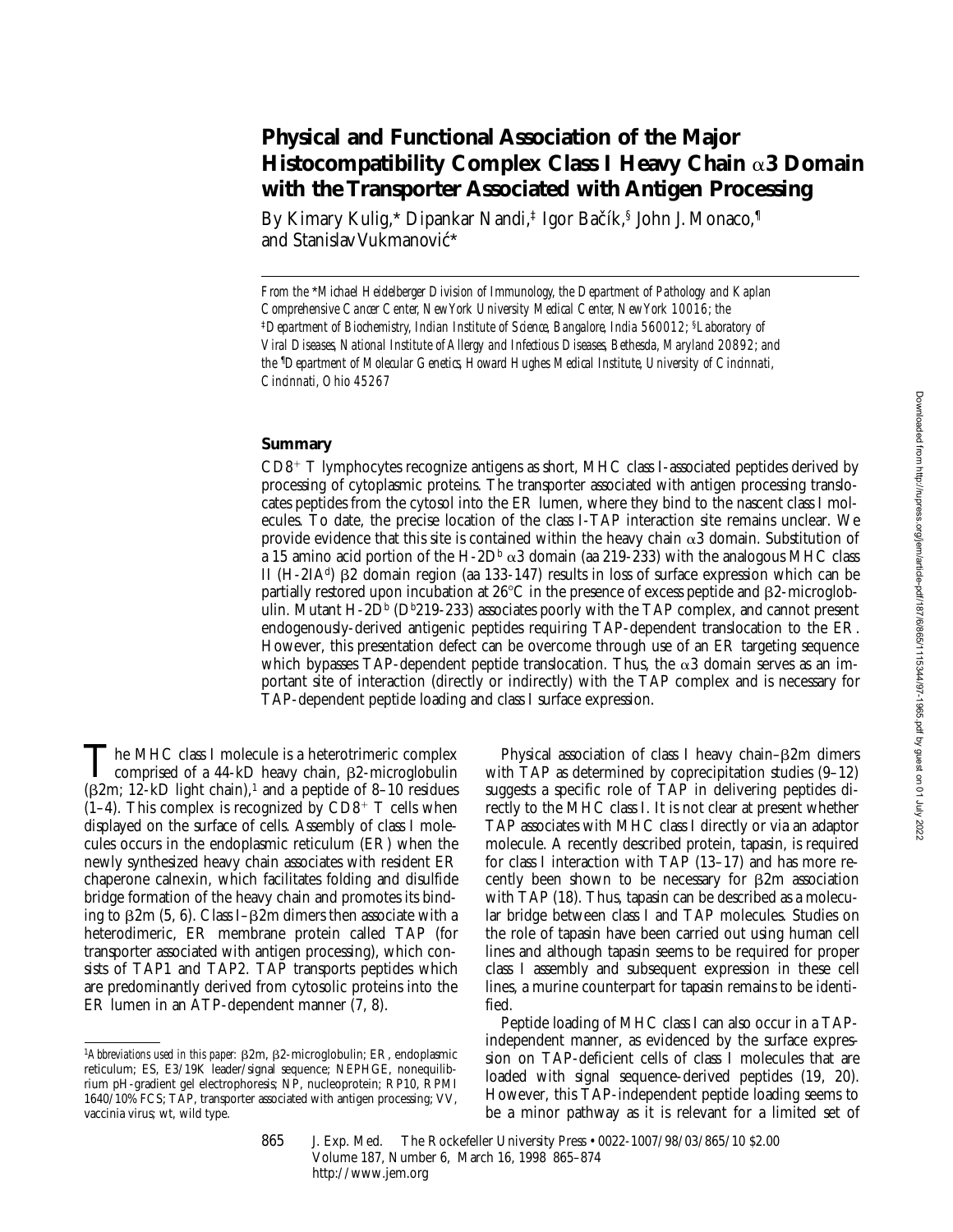MHC class I alleles that can bind signal sequence peptides, and the diversity of the bound peptides is very limited (19, 20). Once localized to the ER lumen, peptides can bind to and thereby stabilize nascent class I molecules. Peptide binding results in the release of the class I molecule from the ER (9, 10) and subsequent transport to the cell surface via the exocytic pathway. The majority of misfolded, incompletely assembled, or empty class I molecules are retained in the ER from where they are removed to the cytosol and degraded by the proteasome (21).

Thus, association of class I heavy chain– $\beta$ 2m with the TAP complex (TAP1, TAP2, and possibly tapasin) appears to be a critical event in MHC class I assembly. The location of the site of interaction on class I with TAP complex remains uncertain. Both the extracellular (22) and the transmembrane region/cytoplasmic tail (23) have been implicated in this interaction. Point mutations introduced in the  $\alpha$ 3 domains of both H-2L<sup>d</sup> and H-2D<sup>d</sup> resulted in the loss of TAP coprecipitation with the class I heavy chain (11, 22). However, these same point mutations do not affect the ability of these molecules to be expressed at the cell surface (24–26) and to present endogenous peptides (26), in contrast to mutations in either TAP or  $\beta$ 2m that drastically affect both cell surface expression and antigen presentation of MHC class I (27–30). Evidence is presented here that physical association with the TAP complex, TAP-dependent peptide loading, and cell surface expression of class I is completely abolished by a 15–amino acid substitution made in the H-2D<sup>b</sup>  $\alpha$ 3 domain. Thus, this region could define an interaction site on the murine class I heavy chain with the TAP complex.

#### **Materials and Methods**

*Generation of Chimeric H-2Db* PCR overlap extension was used to create H-2D<sup>b</sup> cDNA with substitutions in the  $\alpha$ 3 domain. For the 62-amino acid replacement mutant, class I  $\alpha$ 3 domain base pairs 666–849 (cDNA) were replaced with class II  $\beta$ 2 domain base pairs 2830–3013 (genomic DNA). The latter fragment was obtained using the genomic  $H$ -2IA $\beta$ <sup>d</sup> as template and the following primers:  $sense = 5' - GAGAGATCTAAC$ - $CACCACAAC-3'$ , antisense = 5'-GGTACACACGGCATGT-GTAGACCTCTCCCTG-3'. The product of this amplification and the  $H$ -2D<sup>b</sup> cDNA were used as templates in a subsequent reaction where the H-2IA $\beta$ <sup>d</sup> sequence was sewn to the base pairs 850–1097 portion of the H-2D<sup>b</sup> using the same sense primer as above and  $5'$ -GGATCCACGCTTTACA-3' as a reverse primer. For the 15–amino acid replacement mutant, class I  $\alpha$ 3 domain base pairs  $736-780$  were replaced with class II  $\beta$ 2 domain base pairs 2900–2944 using  $H$ -2 $D<sup>b</sup>$  cDNA as template. The base pairs 751–1097 mutant portion of the gene was generated with the  $sense = 5'$ -TCATCCACACAGCTTAGGCCTGCAGGGGAT- $3'$ , and antisense =  $5'$ -GGATCCACGCTTTACA-3'. The amplification product was extended using sense 5'-GAGACAGT-GGGGGTCTCATCCACACAGCTT-3' and the same antisense primer to obtain the 736–1097 base pair gene fragment. The 1–750 mutant fragment was obtained using sense 5'-GGATCCCAGA-TGGGG-3' and antisense 5'-GACCCCCACTGTCTCCTC-CTGGCCATTCCTCTGCCAGGTCAGGGT-3' primers. The

1–750 and 736–1097 base pair fragments were then sewn using  $sense = 5'$ -GGATCCCAGATGGGG-3' and antisense  $= 5'$ -GGA-TCCACGCTTTACA-3' primers.

PCR products were inserted into the pGEM vector (Promega, Madison, WI) from which they were sequenced using the following primers:  $sense = 5' - ACCGAGGTGTCTATGGACT TCTTGCC-3'$ , antisense =  $5'$ -AAAA $GCCACACAGCTC-$ CAATGATGGC-3'. The BglII, SacI fragment of pGEM (now containing cDNA for mutant  $H$ -2Db) was used to replace the BglII, SacI fragment from the wild-type (wt) $H$ -2D<sup>b</sup> cDNA contained in the Bluescript vector. The NotI, SacI fragment from Bluescript-mutant  $H - 2D<sup>b</sup>$  then replaced the corresponding portion of the wtD<sup>b</sup> in the pCMU-D<sup>b</sup> plasmid (31). The BamHIdigested 1.1-kb fragment from  $pCMU-D<sup>b</sup>$  was then inserted in the appropriate orientation into the BamHI cloning site of the pH<sub>B</sub> APr-I-neo expression vector and transfected into P815 cells by electroporation as described previously for the wtH-2D $\rm{^{b}}$  (32).

*Reverse Transcription PCR.* Total RNA was isolated from  $5 \times$ 106 cells using TRIzol reagent (GIBCO BRL, Gaithersburg, MD) following the manufacturer's protocol. cDNA was synthesized using the Superscript preamplification system for first-strand cDNA synthesis (GIBCO BRL). PCR was carried out using Taq polymerase (Fisher Scientific, Fairlawn, NJ) and 20  $\mu$ g/ml of each primer. Amplification was conducted for 30 cycles. Each cycle consisted of 60 s at  $94^{\circ}$ C, 60 s at 60 $^{\circ}$ C, and 90 s at 72 $^{\circ}$ C. The following primers were used: for  $\beta$ -actin, sense = 5'-GTGGG- $CGCCCCAGGCACA-3'$ , antisense =  $5'$ -CTCCTTATTGT- $CACCACGATTTC-3'$ ; for H-2Db, sense = 5'-TACCTGC- $AGTTCGCCTATGAA-3'$ , antisense = 5'-TGATGGCCATA-GCTCCAAGGA-3' (PCR products were sequenced using these same primers); for neomycin, sense =  $5'-GCGGCGGCTG CATAC-3'$ , antisense =  $5'$ -TCATAGAAGGCGGCGG-3'. One fifth of each PCR sample was loaded onto a 0.8% agarose gel and visualized by ethidium bromide staining.<br>Cell Lines. P815 transfectants were

*Cell Lines.* P815 transfectants were maintained in RPMI 1640/10% FCS (RP10) supplemented with 500 μg/ml Geneticin (GIBCO BRL). The influenza A/PR8/34 nucleoprotein (NP) peptide 366-374–specific CTL line, PR8.2 (29) was maintained by weekly restimulations with irradiated C57/BL6 spleen cells pulsed with 10  $\mu$ M influenza NP peptide (ASNENMETM) in RP10 containing 5% rat Con A supernatant.

To generate CTLs specific for endogenous influenza peptide, C57BL/6 mice were immunized with influenza strain A/PR8/34 (a gift from Dr. A. Garcia-Sastre, Mt. Sinai Medical Center, New York) by intraperitoneal injection and spleens were harvested after 10 d and stimulated in vitro for 5–6 d with virus-infected, autologous splenocytes. These CTLs were used in cytotoxicity assays using recombinant vaccinia constructs.

*Cytotoxicity Assays.* Target cells were pulsed with [51Cr]sodium chromate in RP10 medium for 1 h at  $37^{\circ}$ C, washed twice with PBS, and plated at 104 cells/well of a 96-well round-bottomed plate. Influenza NP 366–374 peptide as well as effector cells (CTLs) were then added to the wells to a final volume of 200  $\mu$ I/well. After a 4-h incubation at 37°C, 100  $\mu$ l of the supernatants were harvested and 51Cr-release was measured. Where flu peptide concentrations range from 1 nM to 10  $\mu$ M, the effector to target ratio was kept constant at 10:1.

For induction of class I expression, P815 transfectants (targets) were incubated overnight at  $26^{\circ}$ C in serum-free medium (Opti MEM I; GIBCO BRL) in the presence of 10  $\mu$ M NP 366–374 peptide with or without human  $\beta$ 2m (Sigma Chemical Co., St. Louis, MO) at 5  $\mu$ g/ml. Cells were then pulsed with <sup>51</sup>Cr, washed three times with PBS, and plated at 104/well. CTL assays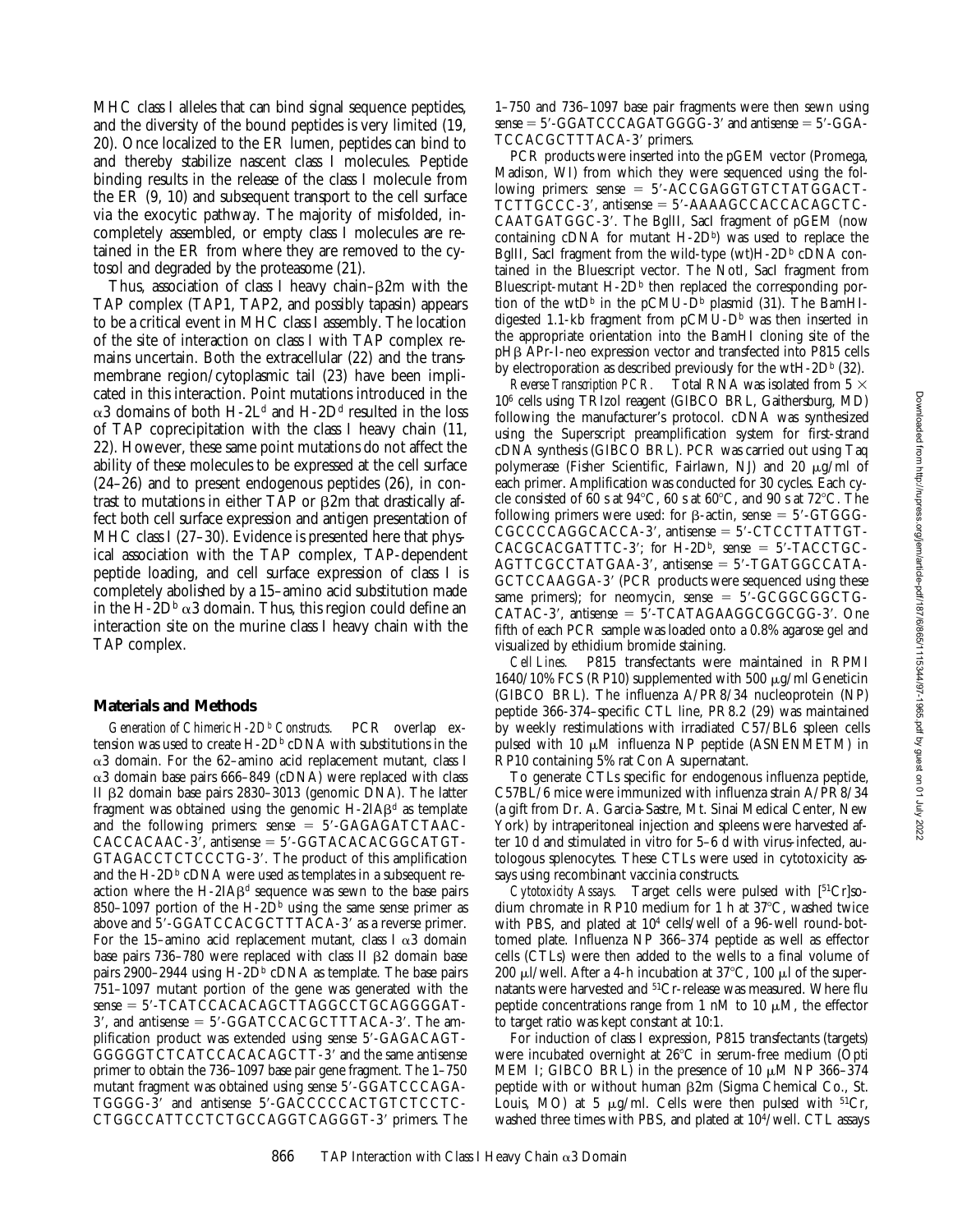were carried out as above with effector to target ratios starting at 100:1 with serial, threefold dilutions of effector cells.

*Flow Cytometry.*  $2-5 \times 10^5$  P815 and P815 transfectants were washed once in PBS/2% FCS followed by incubation with a saturating amount of biotinylated anti-H-2D $\overline{b}$  antibody (KH95; PharMingen, San Diego, CA) for 30 min at  $4^{\circ}$ C. Cells were washed twice with PBS/2% FCS and then suspended in 100  $\mu$ l of a 1:100 dilution of streptavidin-PE (Caltag Labs., South San Francisco, CA). Cells were washed twice and resuspended in 300  $\mu$ l PBS/1% formaldehyde. All samples were analyzed using a FAC-Scan<sup>®</sup> flow cytometer (Becton Dickinson, Mountain View, CA).

*Generation of Vaccinia Constructs.* To produce the NP 366–374 recombinant vaccinia virus (VV), complementary oligonucleotides were designed and synthesized to insert into a modified pSC11 plasmid (33). The plus strand  $(+)$  was composed of the following bases: TCGACCACCATGGCTTCCAATGAAAA-TATGGAGACTATGTGATAGGTACCGC. This sequence encoded an insertional SalI site extension (TCGA), Kozak's sequence (CCACC), a methionine initiation triplet (ATG), nine triplet bases coding for the desired antigenic determinant (ASN-ENMETM), two stop codons (TGA and TAG), and an insertional NotI site (GC). The complementary minus strand  $(-)$  was composed of the following bases: GGCCGCGGTACCTATCACA-TAGTCTCCATATTTTCATTGGAAGCCATGGTGG. The plus and minus strand oligonucleotides were annealed to create double-stranded DNA with SalI and NotI cloning sites and inserted into the modified version of pSC11 downstream of the early/late VV p7.5 promoter.

The E3/19K leader/signal sequence (ES) NP 366–374 recombinant vaccinia virus was constructed by inserting synthetic oligonucleotides (StyI–NotI double-stranded DNA fragment) behind the ES cloned into pSC11 (33, 34). All oligonucleotide insertions into the pSC11 plasmids were confirmed by DNA sequencing. Finally, recombinant vaccinia viruses were generated in CV-1 cells by homologous recombination, plaque-purified at least three times, and propogated in thymidine kinase-deficient human 143B osteosarcoma cells as described (35).

*Immunoprecipitations.* Metabolic labeling, immunoprecipitation, and 2D nonequilibrium pH-gradient gel electrophoresis (NEPHGE)–PAGE were performed in essence as previously described (36, 37), except that 1% digitonin was used instead of 0.5% NP-40. Antibodies used for precipitation were obtained as follows: the anticalnexin antiserum was purchased from Stressgen (Victoria, Canada), the anti–heavy chain serum (38) was obtained from H. Ploegh (Massachusetts Institute of Technology, Boston, MA), and anti-TAP antisera were produced by immunizing rabbits with purified recombinant mouse TAP1 or TAP2-GST fusion proteins, and will be described in detail elsewhere (Nandi, D., and J.J. Monaco, manuscript in preparation).

#### **Results**

*Mutant H-2Db Molecules Are Not Expressed at the Cell Surface at Detectable Levels.* Sequences from the  $\beta$ 2 domain of the mouse MHC class II H-2IAB<sup>d</sup> gene were substituted into the  $\alpha$ 3 domain of the class I H-2D<sup>b</sup> gene using a PCR overlap extension mutagenesis strategy. The class II b2 domain was chosen to substitute for the class I  $\alpha$ 3 domain due to its predicted structural homology to the  $\alpha$ 3 domain (39). Two such chimeric  $H-\mathrm{2D}^{\mathrm{b}}$  constructs were created, one with an exchange of 15 amino acids and the other with a 62–amino acid replacement (Fig. 1 *A*). Due to sequence

homology between these class I and II domains, the actual change in the number of amino acids is 11 and 42, respectively. However, we will refer to these molecules as 15– ( $D^{b}219-233$ ) and 62- ( $D^{b}196-257$ ) amino acid replacements in keeping with the total number of class II residues introduced.

The 15– and 62–amino acid mutant constructs as well as a wtH-2D<sup>b</sup> construct were transfected into the P815 murine mastocytoma cell line (H-2d) and screened for expression of the mutant molecules at the messenger RNA level using reverse transcription PCR. RNA was isolated and cDNA synthesized from each of the 15– and 62–amino acid mutant P815 transfectants (designated P815-Db219-233 and P815-D $b$ 196-257, respectively) as well as from nontransfected P815 and  $wtD^b$  P815 transfectants. The cDNA was amplified in a PCR using primers specific for the H-2D<sup>b</sup> molecule, but non–cross-reactive with H-2L<sup>d</sup>, which is also expressed on P815 and shares 94% identity with H-2D<sup>b</sup>. The primers amplify a 558-bp fragment encompassing the region where the  $H-2IA<sup>d</sup>$  sequence is flanked by the  $H$ -2D<sup>b</sup> sequence. The products of this PCR amplification (Fig. 1 *B*) were verified by sequencing.

Despite expression of mutant  $H$ -2D<sup>b</sup> molecules at the messenger RNA level, immunofluorescence staining for  $H$ -2D<sup>b</sup> resulted in no detectable surface expression as compared with the wildtype control (Fig. 1 *C*). To test for potentially low levels of surface expression, transfectants were used as targets in a cytotoxicity assay that is generally more sensitive than FACS<sup>®</sup> analysis. The CD8 coreceptor-independent CTL line PR8.2, which is specific for the  $H$ -2D<sup>b</sup>restricted influenza NP 366–374 peptide was used in a 51Cr–release assay where the level of killing of mutant transfectant targets pulsed with peptide was compared with that of  $P815-wtD<sup>b</sup>$  controls. Neither mutant molecule could sensitize P815 cells for lysis in the CTL assay (Fig. 1 *D*), demonstrating that the steady-state levels of mutant heavy chains available for peptide binding were below the detectable threshold for a CTL assay.

*Mutant H-2Db Molecules Can Be Stabilized at the Cell Surface.* To test whether mutant heavy chains that may be reaching the cell surface in very limited quantities could be captured and stabilized at the cell surface, transfectants were incubated overnight at 26°C in the presence of excess influenza NP 366-374 peptide and  $\beta$ 2m. Transfectants were then labeled with  ${}^{51}Cr$  and used in the influenza peptide– specific cytotoxicity assay. The results show that P815-  $D<sup>b</sup>219-233$  was lysed comparably to P815-wt $D<sup>b</sup>$ , but that P815-D<sup>b</sup>196-257 was not specifically lysed (Fig. 2 A). We conclude that the 15–amino acid mutant  $H$ -2D<sup>b</sup> molecules can be stabilized at the cell surface by addition of exogenous peptide and  $\beta$ 2m and that the stabilized molecule can present antigenic peptide to CTLs, suggesting that it is not grossly misfolded. The phenotype of the  $D^{b}196-257$  is much more severe, however, perhaps due to misfolding of the molecule. Subsequent studies were carried out using only the  $P815-D<sup>b</sup>219-233$  transfectant.

To determine whether incubation at  $26^{\circ}$ C and addition of exogenous peptide and  $\beta$ 2m can upregulate surface ex-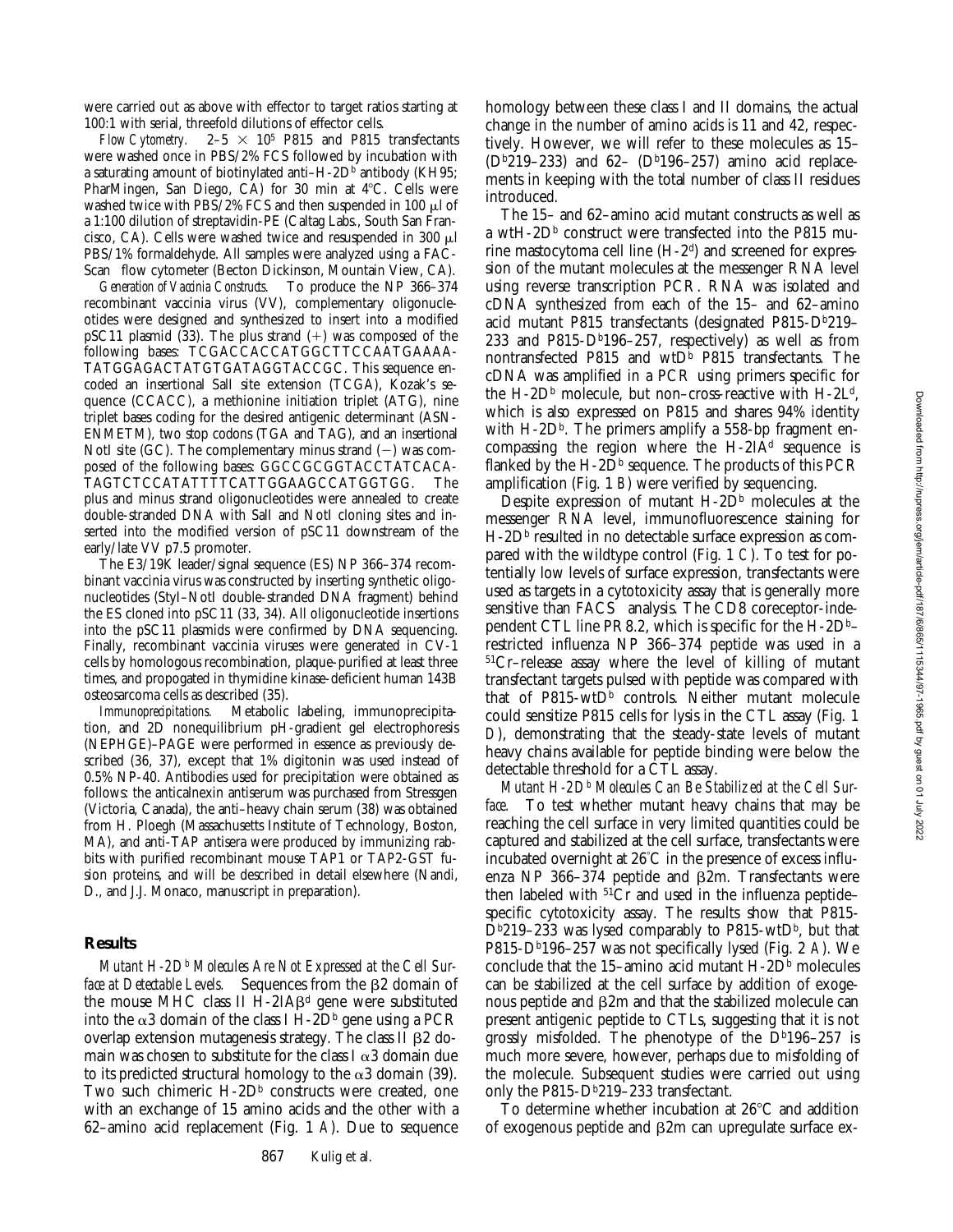

Figure 1. D<sup>b</sup>219-233 and D<sup>b</sup>196-257 mutant heavy chains are not expressed at the cell surface. (*A*) Amino acid sequence (single letter code) of the portions of the  $\alpha$ 3 H-2D<sup>b</sup> heavy chain aligned to the homologous sequences of the  $\beta$ 2 domain of H-2IA<sup>d</sup>. D<sup>b</sup>219–233 and D<sup>b</sup>196–257 mutant heavy chains were generated by substituting indicated portion of the  $H$ -2D<sup>b</sup>  $\alpha$ 3 domain with the corresponding region from the H-2IA<sup>d</sup> B2 domain. (*B*) Reverse transcription PCR analysis of the H-2Db, neomycin resistance, and  $\beta$ -actin expression in P815, P815-wtDb, P815-Db219–233, and P815-Db196– 257 cells. (C) Immunofluorescence analysis of P815, P815-wtD<sup>b</sup>, P815-D<sup>b</sup>219-233, and P815-D<sup>b</sup>196-257 cells cultured at 37°C. Cells were stained with biotinylated anti–H-2Db–specific monoclonal antibody followed by streptavidin-PE. *Bold lines*, cells stained with monoclonal antibody; *plain lines*, cells stained with secondary reagent alone. (*D*) Cytotoxicity assay using influenza NP 366-374–specific H-2D<sup>b</sup>–restricted CD81 cell line as effector and <sup>51</sup>Crlabeled P815-wtD<sup>b</sup>, P815-D<sup>b</sup>219–233, and P815-D<sup>b</sup>196–257 as target cells in the presence of indicated concentrations of the exogenous NP 366–374 peptide added directly to the assay.

pression enough to be detected by  $FACS^{\circledast}$  analysis, transfectants treated in this manner were stained with an antibody against the H-2D<sup>b</sup> molecule. The FACS<sup>®</sup> results indicate that surface expression of the 15–amino acid mutant molecule can be detected at a level comparable to that of P815-wtD<sup>b</sup> maintained at 37°C (Fig. 2 *B*). In fact, mere incubation at  $26^{\circ}$ C in the absence of peptide (but presence of  $\beta$ 2m) results in significant upregulation of Db219–233 cell surface expression.

To exclude the possibility of a randomly linked mutation related to general antigen processing and/or class I assembly, we examined the surface expression of  $H-2K<sup>d</sup>$  in P815,  $P815-wtD<sup>b</sup>$ , and  $P815-D<sup>b</sup>219-233$ . Comparable levels of  $H-2K<sup>d</sup>$  were seen in these cells (data not shown) suggesting that the defect in proper class I assembly is restricted to the mutant heavy chain.

Upregulation of Surface Expression of Mutant H-2D<sup>b</sup> Mole*cules Requires* b*2m.* The 15–amino acid mutant contains substitutions within the class I  $\alpha$ 3 domain that could possibly affect the ability of  $\beta$ 2m to bind to the heavy chain. Substituted amino acid positions 231 and 233 are thought to be 2 of the 13 contact sites between the  $\alpha$ 3 domain and

 $\beta$ 2m (40). However, the  $\alpha$ 1 and  $\alpha$ 2 domains contain 11 and 13 potential  $\beta$ 2m interaction sites, respectively, so it seems unlikely that a change in only two  $\beta$ 2m contact sites would abrogate its interaction with the heavy chain. Still, it is conceivable that substitutions made at these positions could negatively affect the overall interaction between the heavy chain and  $\beta$ 2m to a degree such that proper class I assembly in the ER does not occur, resulting in intracellular retention of the molecule. However, the fact that mu $tan t$  H-2D<sup>b</sup> molecules are stabilized by addition of peptide and  $\beta$ 2m suggests that these molecules are capable of association with  $\beta$ 2m. In fact, an appreciable upregulation of surface expression is seen only in the presence of exogenous  $\beta$ 2m and cannot be seen by the addition of peptide alone (data not shown). Lack of upregulation of surface expression by peptide alone is also evident when cells treated in this manner are used as targets in a CTL assay (Fig. 3). These results suggest that the mutant  $H$ -2D<sup>b</sup> heavy chain is able to associate with  $\beta$ 2m.

*Mutant H-2Db Molecules Are Deficient in TAP-dependent Peptide Loading.* The phenotype of the mutant H-2Db transfectants is reminiscent of that of the cell line RMA-S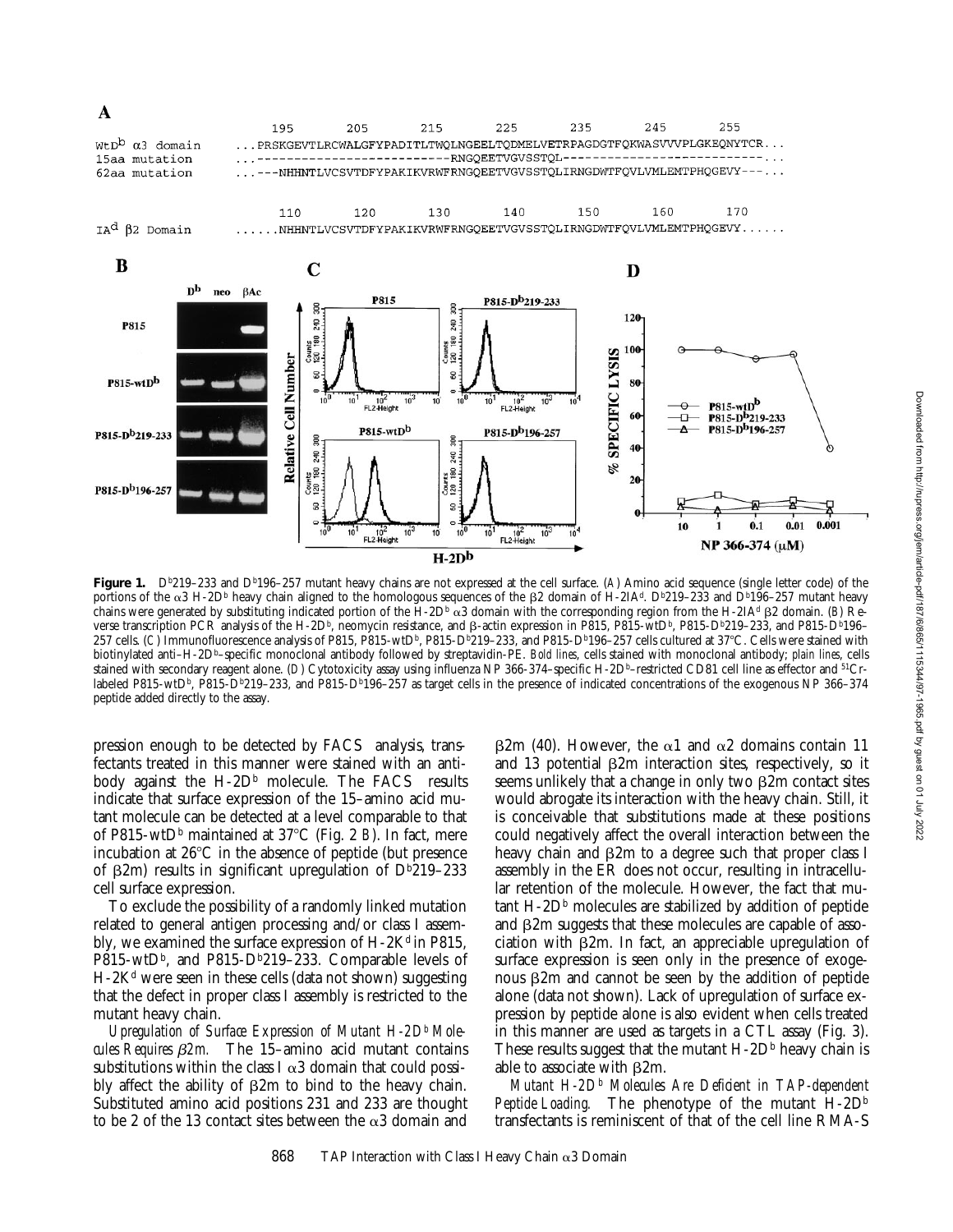

**Figure 2.** Low temperature, peptide, and  $\beta$ 2m upregulate the  $D<sup>b</sup>219-233$  at the cell surface. (*A*) Cytotoxicity assay using influenza NP 366-374–specific H-2D<sup>b</sup>–restricted CD8<sup>+</sup> cell line as effector and 51Cr-labeled P815, P815-wtD<sup>b</sup>, P815-D<sup>b</sup>219-233, and P815- $D<sup>b</sup>196-257$  as target cells. All targets were preincubated overnight at  $26^{\circ}$ C in the presence of  $10 \mu M$  NP 366-374 and 5  $\mu$ g/ml human  $\beta$ 2m. Effector to target ratio was 10:1. (*B*) Immunofluorescence analysis of P815, P815-wtD<sup>b</sup>, and P815-Db219–233 cells. P815 and P815 wtD<sup>b</sup> were cultured at  $37^{\circ}$ C, whereas P815-D<sup>b</sup>219-233 cells

were cultured at 26°C in the absence or presence of NP 366–374 plus  $\beta$ 2m. Cells were stained with biotinylated anti–H-2Db–specific monoclonal antibody followed by streptavidin-PE. *Bold lines*, cells stained with monoclonal antibody; *plain lines*, cells stained with secondary reagent alone.

as well as other TAP-deficient cell lines or cells lacking  $\beta$ 2m (27–30). The low level of surface expression of class I on RMA-S is due to deficient peptide loading via the TAP complex. To determine whether a similar deficiency may be occurring in P815-D $b219-233$ , these cells were infected with recombinant vaccinia virus containing a minigene construct for the H-2D<sup>b</sup>-restricted influenza epitope (NP 366–374), which was either linked COOH terminally to an ER insertion sequence (VV ES-NP) or not (VV NP). The linking of an ER insertion sequence to the peptide allows for TAP-independent peptide translocation to the ER (41, 42). If the inability of the mutant  $H$ -2D<sup>b</sup> molecule to be loaded with peptide is due to a disruption in its association with TAP, infection with the vaccinia construct containing the ER insertion signal linked to the influenza peptide minigene should bypass TAP-dependent peptide loading of the molecule. The use of these vaccinia-infected cells as targets in the flu-specific CTL assay shows that P815-  $D<sup>b</sup>219-233$  targets infected with the VV ES-NP were specifically killed, but those infected with the VV NP were



**Figure 3.** Presentation of NP 366-374 to specific  $CD8<sup>+</sup>$  cells by  $D<sup>b</sup>219-233$  requires the presence of  $\beta$ 2m. P815, P815-wtD<sup>b</sup>, and P815-D<sup>b</sup>219-233 cells were incubated overnight at 26°C in the absence of fetal calf serum. 10  $\mu$ M NP 366-374 and/or 5  $\mu$ g/ml human  $\beta$ 2m were added as indicated. Cells were then labeled with  $5\overline{1}$ Cr and used in a cytotoxicity assay with an NP 366-374–specific  $CD8^+$  cell line as effector cells.

not (Fig. 4). Infection with either VV ES-NP or VV NP rendered P815-wtD<sup>b</sup> targets equally susceptible to lysis, whereas parental P815 were not lysed after infection with either of the vaccinia constructs (Fig. 4). These results demonstrate that TAP-dependent peptide transport to the mutant  $H - 2D<sup>b</sup>$  molecule is specifically impaired. In addition, these results reconfirm the fact that the mutant heavy chain is capable of association with  $\beta$ 2m. Thus, the  $\alpha$ 3 domain of class I must contain important sites of interaction either directly or indirectly with TAP that are critical for proper peptide loading and subsequent surface expression of class I molecules.

*TAP Does Not Associate with the 15–Amino Acid Mutant H-2Db Molecules.* The above results, showing a functional defect in TAP-dependent peptide loading of the  $D^{b}219-$ 233 molecule, suggest that the mutant heavy chain may be incapable of physical association with the TAP complex. To test this, immunoprecipitation of [35S]methioninelabeled P815, P815-wtD<sup>b</sup>, or P815-D<sup>b</sup>219–233 was carried out using antibodies specific for MHC class I heavy chain, calnexin, TAP1, or TAP2. Immunoprecipitates were resolved using 2D NEPHGE-PAGE. Immunoprecipitation of parental P815 cell lysate using heavy chain– and calnexin–specific antibodies revealed distinct spots that were identified based on their predicted mobility to correspond to the H-2K<sup>d</sup> (mol wt = 39,368 daltons; pI = 6.43), H-2D<sup>d</sup> (mol wt = 37,278 daltons;  $pI = 5.13$ ), and H-2L<sup>d</sup> (mol wt  $=$  38,400 daltons; pI  $=$  6.20) heavy chains (Fig. 5 *A*). The same heavy chain pattern was observed when TAP-1– or TAP-2–specific antibodies were used for immunoprecipitation (Fig. 5 *B*). In addition,  $\beta$ 2m can be identified in all precipitates, as well as several spots that, based on their molecular weight, could correspond to tapasin. However, since the sequence of mouse tapasin is not yet published, we do not know which of these, if any, represent tapasin. Precipitation of P815-wtD<sup>b</sup> lysate with anti-heavy chain or anticalnexin antibodies did not reveal an additional distinct class I heavy chain, but resembled the pattern seen with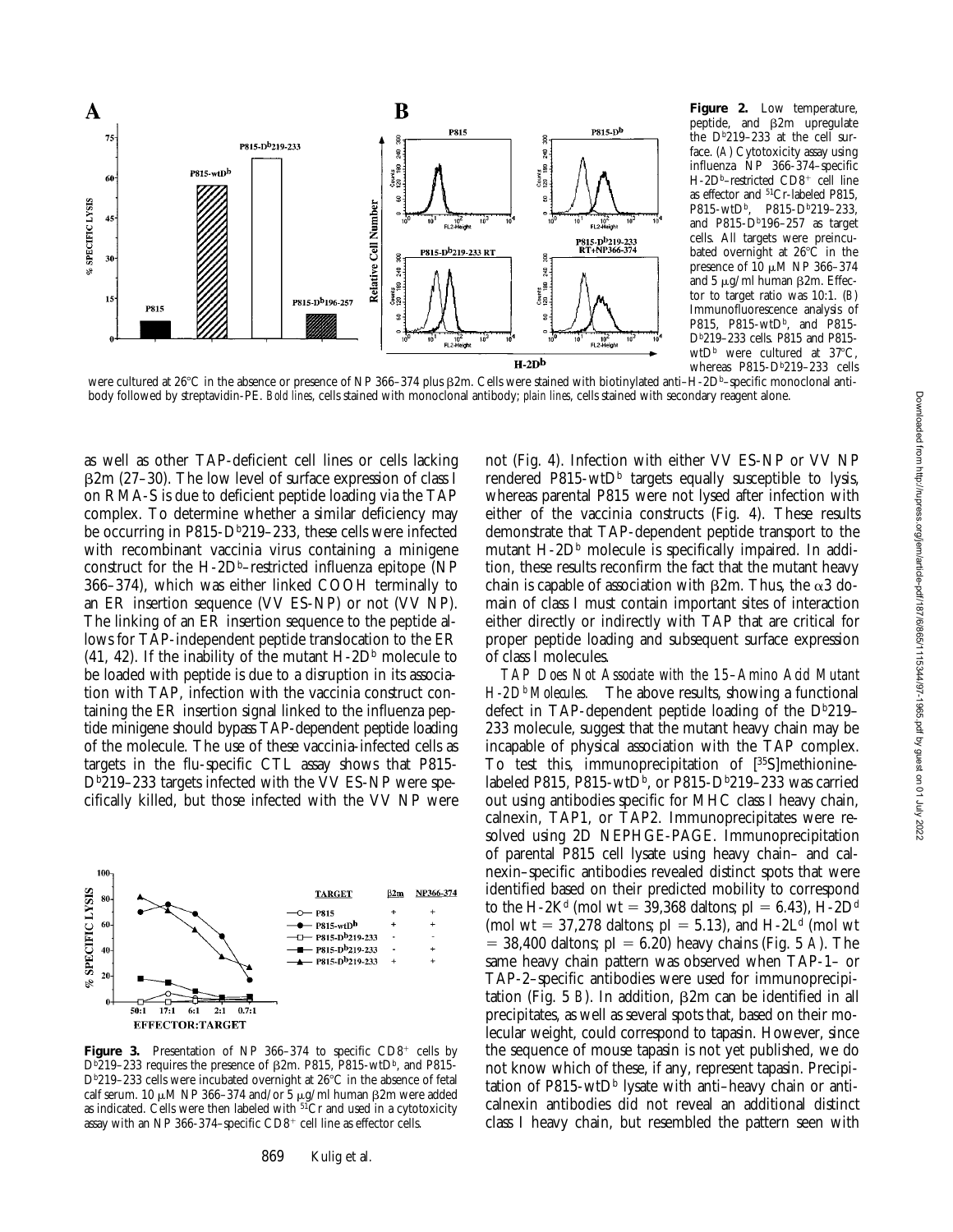

**Figure 4.** TAP-independent, but not TAP-dependent, delivery of endogenous antigens to D<sup>b</sup>219-233 sensitizes P815- $D^{b}219-233$  for lysis by NP 366-374-specific CTLs. Uninfected, VV NP–, or VV ES-NP–infected P815, P815-wtDb, or P815-D<sup>b</sup>219-233 cells were labeled with 51Cr and used as targets in a CTL assay. Spleen cells of C57BL/6 mice infected with influenza A/PR8/34, restimulated in vitro with influenza A/PR8/34, were used as effector cells.

P815 (data not shown). This is most likely due to the indistinguishable migration patterns of  $H$ -2D<sup>b</sup> and  $H$ -2L<sup>d</sup> because of their extensive sequence homology. However,  $D<sup>b</sup>219-233$  is predicted to migrate significantly differently (mol wt = 38,295 daltons;  $pI = 7.19$ ), and should be observed as a distinct spot. Indeed, precipitation of P815- Db219–233 lysate using anti–heavy chain antibodies revealed a new spot with a migration pattern expected for the mutant H-2D<sup>b</sup> molecule (Fig. 5 A). Based on the intensity of this spot, we conclude that  $D<sup>b</sup>219-233$  is synthesized at a level comparable to the three endogenous heavy chains (H- $2K<sup>d</sup>$ , H-2L<sup>d</sup>, and H-2D<sup>d</sup>). However, anti-TAP antibodies precipitated significantly lower amounts (if any) of  $D<sup>b</sup>219-$ 233 compared with the endogenous heavy chains (Fig. 5 *B*). In contrast to what is seen in the TAP immunoprecipitates, more  $D^{b}219-233$  relative to the endogenous heavy chains appears associated with calnexin (Fig. 5 *A*), consistent with the data in the previous figures indicating that this molecule fails to traffic efficiently to the cell surface and, hence, accumulates in the ER.

#### **Discussion**

We have shown that substitution of amino acids 219– 233 within the  $\alpha$ 3 domain of H-2D<sup>b</sup> results in the loss of its expression at the cell surface. Cell surface expression of Db219–233 can be rescued by incubation at 26°C with addition of excess peptide and  $\beta$ 2m. The rescued molecule is functional in its ability to present exogenous peptide for recognition by  $CD8^+$  T cells, suggesting that substitutions introduced into the  $\alpha$ 3 domain do not grossly affect the conformation of the molecule. P815-D $b219-233$  exhibits a phenotype very similar to that of RMA-S cells, which led us to believe that the defect of  $D^{b}219-233$  expression is due to a lack of TAP-dependent peptide loading. This was demonstrated by the ability of  $D^{b}219-233$  to present endogenous influenza NP 366–374 peptide only when it is linked COOH terminally to an ER insertion sequence,

thus allowing it to bypass the requirement for TAP-dependent peptide loading. Finally, the functional defect in TAPmediated peptide translocation to  $D^{b}219-233$  correlates with the finding that physical association of  $D^{b}219-233$ with the TAP complex is drastically reduced. Together, these results argue that amino acids 219–233 of the  $\alpha$ 3 domain serve as an important docking site for the TAP complex during the assembly of MHC class I molecules.

Although human  $\beta$ 2m is clearly binding to Db<sup>219–233</sup>, as evidenced by the requirement for human  $\beta$ 2m to stabilize the  $D^{b}219-233$  at the cell surface (Fig. 3), this does not necessarily reflect the ability of mouse  $\beta$ 2m to bind  $D^b$ 219– 233. Still, the fact that antigen presentation by  $D^{b}219-233$ occurs when peptides are targeted to the ER in a TAPindependent manner (Fig. 4) provides evidence that mouse  $\beta$ 2m too is binding to the mutant heavy chain. If the lack of  $D<sup>b</sup>219-233$  surface expression and antigen presentation were due to impaired  $\beta$ 2m binding, the phenotype would remain consistent, even when peptides are targeted to the ER by linkage to an ER insertion sequence.

 It has been previously suggested that TAP may associate with the  $\alpha$ 3 domain of the class I heavy chain. This was based on findings that substitution of a single amino acid within the  $\alpha$ 3 domain (H-2L<sup>d</sup>227 or H-2D<sup>d</sup>222) can result in the loss of class I association with TAP, as determined in coprecipitation studies (11, 22). However, these molecules are still present at the cell surface at levels detectable by  $FACS^{\circledast}$  analysis (24–26) and are able to present endogenous peptides (26), suggesting that a true loss of TAP-dependent peptide loading has not occurred. Still, the loss of class I–TAP association as detected in immunoprecipitations using H-2Ld 227 and H-2D<sup>d</sup> 222 hints to the  $\alpha$ 3 domain as an important site of interaction with the TAP complex. It is known that the association between TAP and class I is very labile in most detergents other than digitonin (10). Perhaps the change of even one critical residue involved in TAP association renders this interaction even more labile, even in mild detergents. This change, however, must not abrogate

Figure 5. Reduced physical association of D<sup>b</sup>219-233 with TAP. [<sup>35</sup>S]methionine-labeled P815 or P815-D<sup>b</sup>219-233 lysates immunoprecipitated with MHC class I heavy chain–, calnexin–, TAP-1–, or TAP-2–specific antibodies. Immunoprecipitates were resolved using 2D NEPHGE-PAGE. *Arrows*, spots corresponding to  $H-2K^d$ ,  $H-2D^d$ ,  $H-2L^d$ , and  $H-2D^b219-233$   $\beta 2m$ . (*B) Circles*, the expected position of  $H-2D^b219-233$ .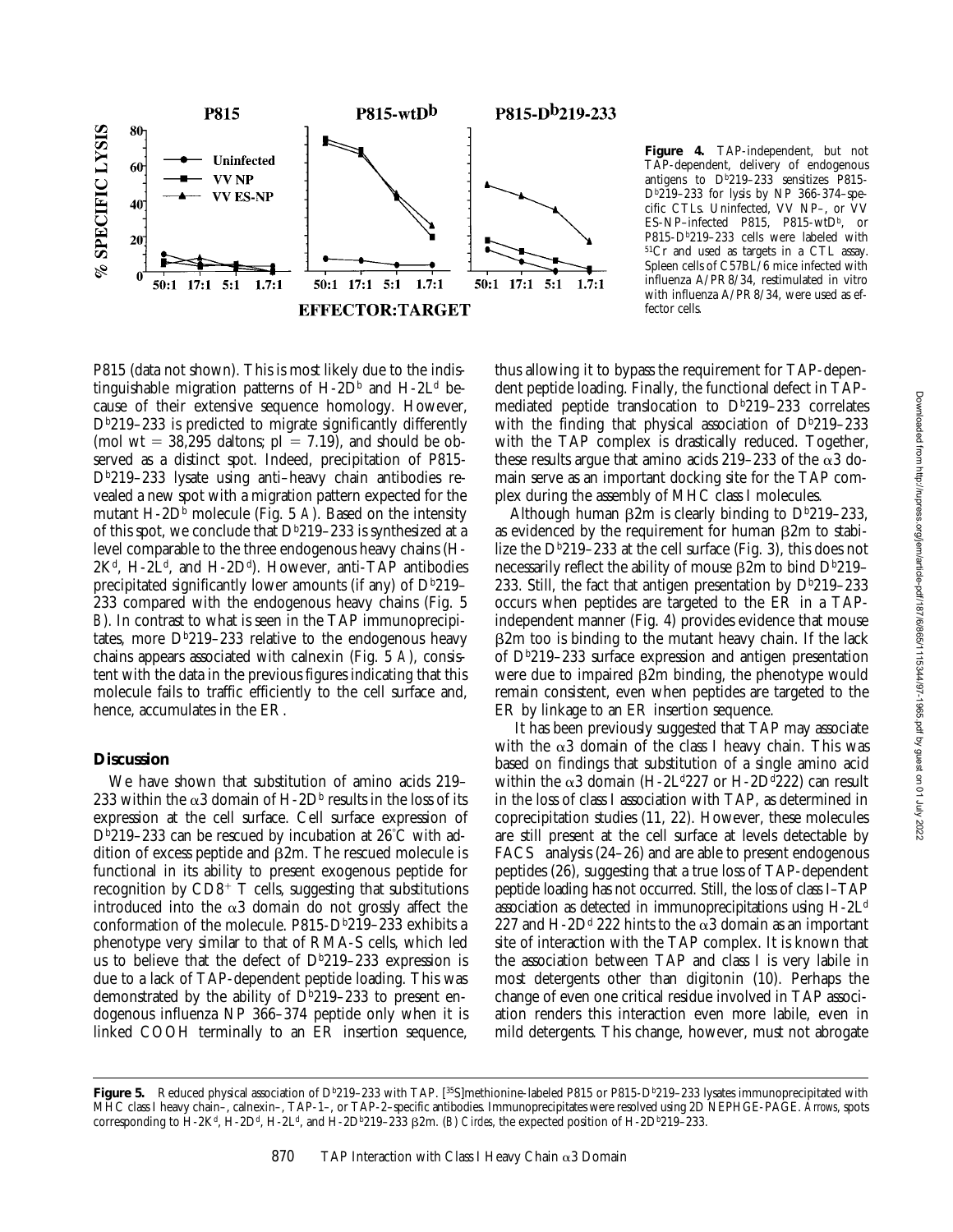

anti-TAP-1

anti-TAP-2

**P815** 

P815-Db219-233

B



**P815** 

# P815-Db219-233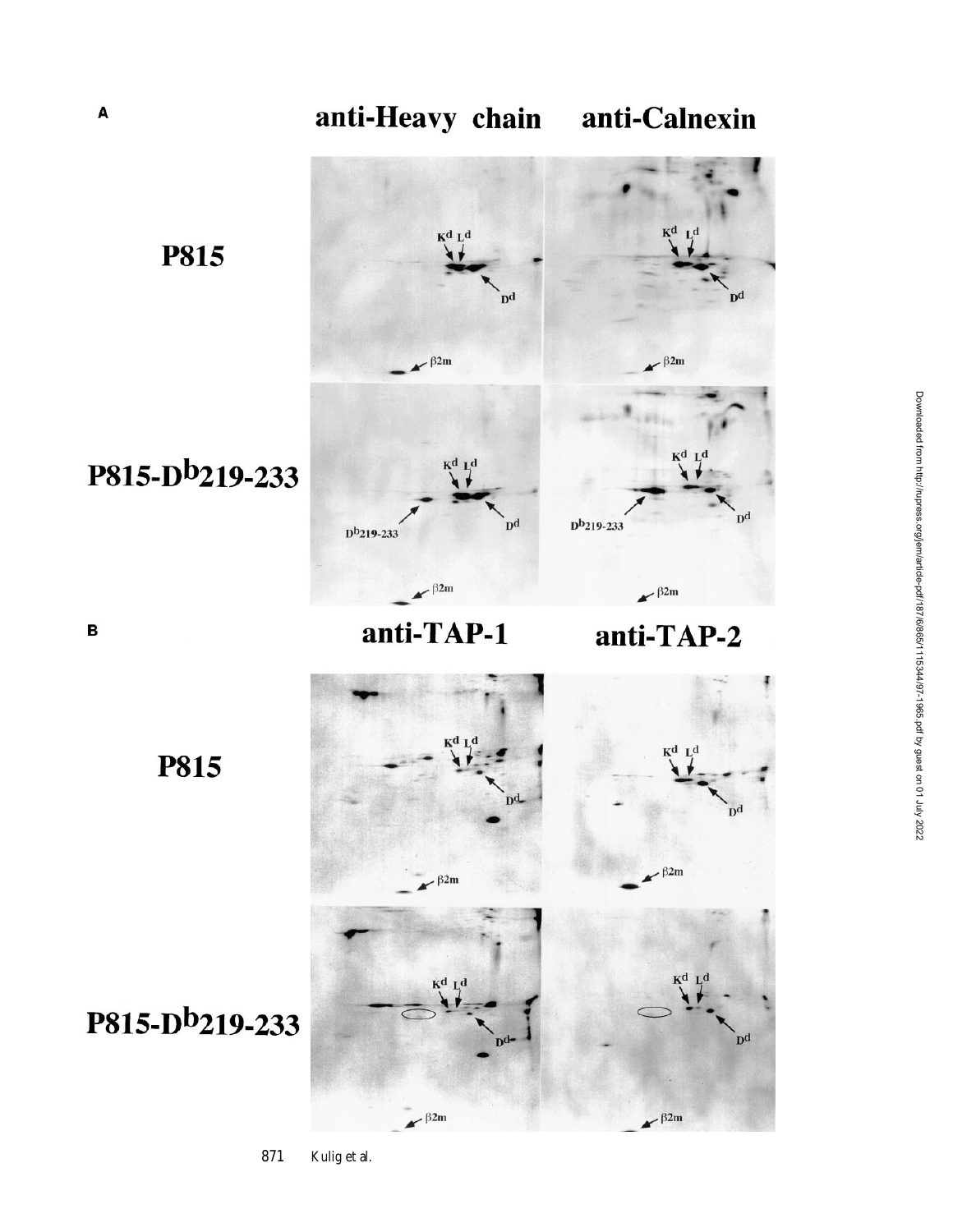the in vivo function of TAP in loading peptide onto class I. This could explain why  $H-2L^{d}227$  and  $H-2D^{d}222$  are still expressed and function normally at the cell surface, yet are shown by immunoprecipitation not to associate with TAP. Perhaps caution must be taken when interpreting the results of immunoprecipitations that indicate a lack of TAP association with class I molecules. This is further supported by the findings of allelic variations in the ability of human class I heavy chains to associate with TAP, as HLA-B35 alleles do not coprecipitate with TAP (43) and yet are expressed at the cell surface and present antigenic peptides efficiently (44, 45).

Point mutations of the  $\alpha$ 2 domain of the human class I molecule HLA-A0201 (position 134) results in  $\sim$ 80% reduced surface expression and diminished ability to present endogenous antigens (46, 47), implicating the  $\alpha$ 2 domain

of the heavy chain in binding to TAP. However, the same mutant molecule is rapidly transported to the cell surface without bound peptides. Apparently, this molecule escapes degradation that normally happens to the majority of partially assembled class I molecules (21). It has therefore been suggested that mutation at position 134 disrupts interaction with an accessory molecule (such as calreticulin) responsible for sorting the peptide-free class I molecules to the degradative pathway and/or ER retention of unloaded molecules (48). Our results do not exclude the role of the  $\alpha$ 2 domain in contributing to class I association with TAP. In fact, an  $\alpha$ 2 domain contact with the TAP complex could enhance the association necessary for peptide transfer onto the class I molecule. We do show, however, that a net change of 11 amino acids within the  $\alpha$ 3 domain is sufficient to dissociate class I from TAP function.

The authors thank Sean Uiterwyk (New York University Medical School, New York) for assistance in generating mutant fragments, Adolfo Garcia-Sastre (Mount Sinai Medical School, New York) for the influenza A/PR8/34 virus, John Hirst (New York University Medical School, New York) for the FACS® analysis, Moriya Tsuji (New York University Medical School, New York) for help with the vaccinia experiments, and David Ginsburg (University of Cincinnati, OH) for the technical assistance with 2D NEPHGE-PAGE.

This work was supported by the Markey Charitable Trust Junior Investigator Award, National Cancer Institute core support grant 5P30 CA-16087, and National Institutes of Health grant AI-33605.

Address correspondence to Stanislav Vukmanovic, Division of Immunology, Department of Pathology, NYU Medical Center, 550 First Ave., New York 10016. Phone: 212-263-6040; Fax: 212-263-8179; E-mail: vukmas01@mcrcr6.med.nyu.edu

*Received for publication 5 November 1997 and in revised form 6 January 1998.*

### **References**

- 1. Schumacher, T.N.M., M.-T. Heemels, J.J. Neefjes, W.M. Kast, C.J.M. Melief, and H.L. Ploegh. 1990. Direct binding of peptide to empty MHC class I molecules on intact cells and in vitro. *Cell.* 62:563–567.
- 2. Townsend, A., C. Ohlen, J. Bastin, H.-G. Ljungren, L. Foster, and K. Karre. 1989. Association of class I major histocompatibility heavy and light chains induced by viral peptides. *Nature.* 340:443–448.
- 3. Van Bleek, G.M., and S.G. Nathenson. 1990. Isolation of an endogenously processed immunodominant viral peptide from the class I H-2Kb molecule. *Nature.* 348:213–216.
- 4. Falk, K., O. Rotzschke, S. Stevanovic, G. Jung, and H.-G. Rammensee. 1991. Allele-specific motifs revealed by sequencing of self-peptides eluted from MHC molecules. *Nature.* 351:290–296.
- 5. Tector, M., and R.D. Salter. 1995. Calnexin influences folding of human class I histocompatibility proteins but not their assembly with beta 2-microglobulin. *J. Biol. Chem.* 270: 19638–19642.
- 6. Vasillakos, A., M. Cohen-Doyle, P.A. Peterson, M.R. Jackson, and D.B. Williams. 1996. The molecular chaperone calnexin facilitates folding and assembly of class I histocompatibility molecules. *EMBO (Eur. Mol. Biol. Organ.) J.* 15:1495–1506.
- 7. Shepherd, J.C., T.N.M. Schumacher, P.G. Ashton-Rickardt, S. Imaeda, H.L. Ploegh, C.A. Janeway, and S. Tonegawa. 1993. TAP1-dependent peptide translocation in vitro is ATP-dependent and peptide selective. *Cell.* 74:577–584.
- 8. Neefjes, J.J., F. Momburg, G.J. Hammerling. 1993. Selective and ATP-dependent translocation of peptides by the MHCencoded transporter. *Science.* 261:769–771.
- 9. Suh, W.-K., M.F. Cohen-Doyle, K. Fruh, K. Wang, P.A. Peterson, and D.B. Williams. 1994. Interaction of MHC class I molecules with the transporter associated with antigen processing. *Science.* 264:1322–1326.
- 10. Ortmann, B., M. Androlewicz, and P. Cresswell. 1994. MHC class  $I/B2$ -microglobulin complexes associate with TAP transporters before peptide binding. *Nature.* 368:864–867.
- 11. Carreno, B.M., J.C. Solheim, M. Harris, I. Stroynowski, J.M. Connolly, and T.H. Hansen. 1995. TAP associates with a unique class I conformation, whereas calnexin associates with multiple class I forms in mouse and man. *J. Immunol.* 155: 4726–4733.
- 12. Androlewicz, M.J., B. Ortmann, P.M. van Endert, T. Spies, and P. Cresswell. 1994. Characteristics of peptide and major histocompatibility complex class  $I/\beta$ 2-microglobulin binding to the transporters associated with antigen processing (TAP1 and TAP2). *Proc. Natl. Acad. Sci. USA.* 91:12716–12720.
- 13. Shimizu, Y., and R. Demars. 1989. Production of human cells expressing individual transferred HLA-A, -B, -C genes using and HLA-A, -B, -C null human cell line. *J. Immunol.* 142:3320–3328.
- 14. Grandea, A.G.I., M.J. Androlewic, R.S. Athwal, D.E. Geraghty, and T. Spies. 1995. Dependence of peptide binding by MHC class I molecules on their interaction with TAP. *Sci-*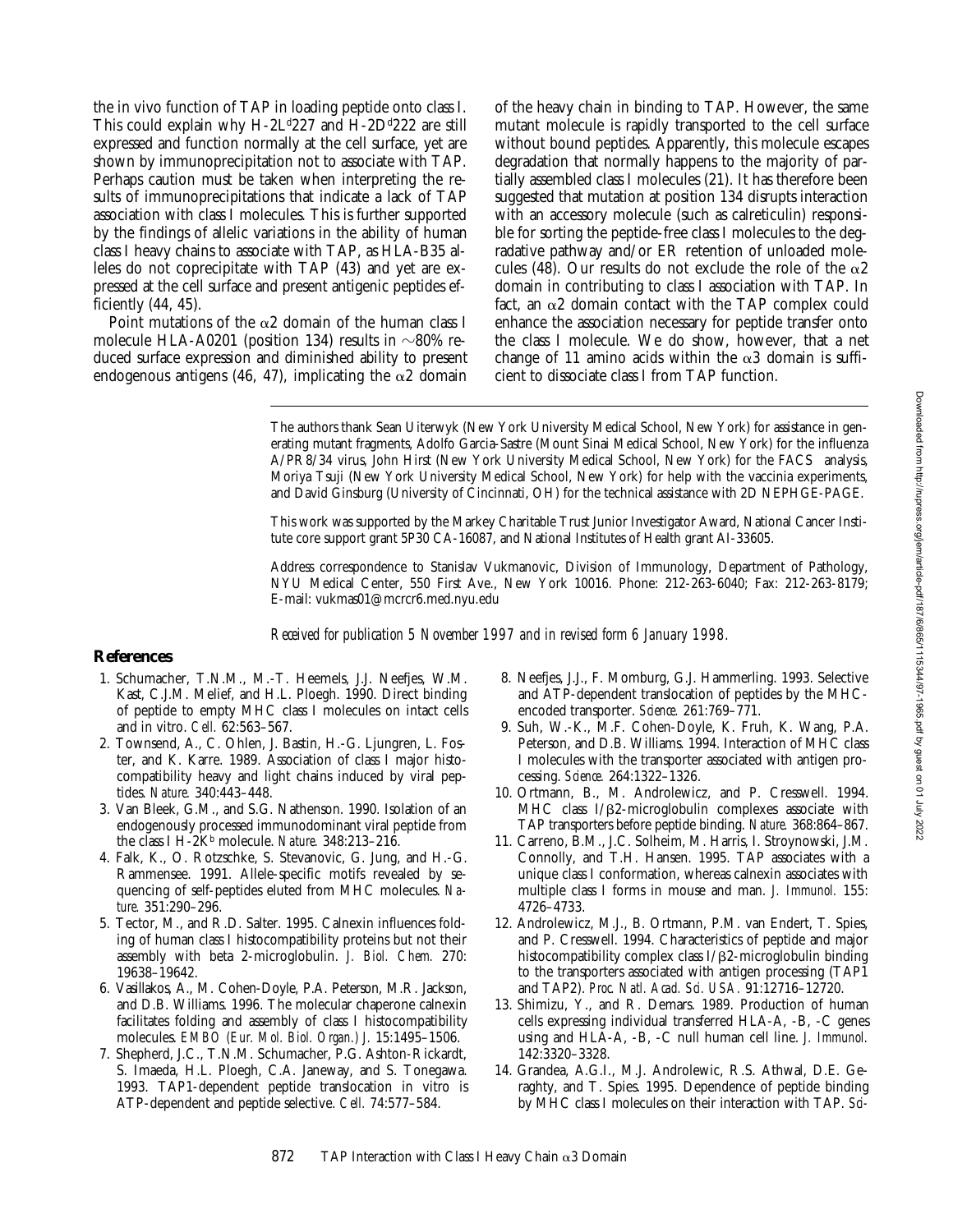*ence.* 270:105–108.

- 15. Sadasivan, B., P.J. Lehner, B. Ortmann, T. Spies, and P. Cresswell. 1996. Roles of calreticulin and a novel glycoprotein, tapasin, in the interaction of MHC class I molecules with TAP. *Immunity.* 5:103–114.
- 16. Li, S., H.-O. Sjogren, U. Hellman, R.F. Pettersson, and P. Wang. 1997. Cloning and functional characterization of a subunit of the transporter associated with antigen processing. *Proc. Natl. Acad. Sci. USA.* 94:8708–8713.
- 17. Ortmann, B., J. Copeman, P.J. Lehner, B. Sadasivan, J.A. Herberg, A.G.I. Grandea, S.R. Riddell, R. Tampe, T. Spies, J. Trowsdale, and P. Cresswell. 1997. A critical role for tapasin in the assembly and function of multimeric MHC class I–TAP complexes. *Science.* 277:1306–1309.
- 18. Solheim, J.C., M.R. Harris, C.S. Kindle, and T.H. Hansen. 1997. Prominence of  $\beta$ 2-microglobulin, class I heavy chain conformation, and tapasin in the interactions of class I heavy chain with calreticulin and the transporter associated with antigen processing. *J. Immunol.* 158:2236–2241.
- 19. Wei, M., and P. Cresswell. 1992. HLA-A2 molecules in an antigen-processing mutant cell contain signal sequence-derived peptides. *Nature.* 356:443–446.
- 20. Henderson, R.A., H. Michel, K. Sakaguchi, J. Shabanowitz, E. Appella, D.F. Hunt, and V.H. Engelhard. 1992. HLA-A2.1– associated peptides from a mutant cell line: a second pathway of antigen presentation. *Science.* 255:1264–1266.
- 21. Hughes, E., C. Hammond, and P. Cresswell. 1997. Misfolded major histocompatibility complex class I heavy chains are translocated into the cytoplasm and degraded by the proteasome. *Proc. Natl. Acad. Sci. USA.* 94:1896–1901.
- 22. Suh, W.-K., E.K. Mitchell, Y. Yang, P.A. Peterson, G.L. Waneck, and D.B. Williams. 1996. MHC class I molecules form ternary complexes with calnexin and TAP and undergo peptide-regulated interaction with TAP via their extracellular domains. *J. Exp. Med.* 184:337–348.
- 23. Lee, N., A.R. Malacko, A. Ishitani, M.-C. Chen, J. Bajorath, H. Marquardt, and D.E. Geraghty. 1995. The membranebound and soluble forms of HLA-G bind identical sets of endogenous peptides but differ with respect to TAP association. *Immunity.* 3:591–600.
- 24. Potter, T.A., T.V. Rajan, R.F. Dick II, and J.A. Bluestone. 1989. Substitution at residue 227 of H-2 class I molecules abrogates recognition by CD8-dependent, but not CD8-independent, cytotoxic T lymphocytes. *Nature.* 337:73–75.
- 25. Connoly, J., T.H. Hansen, A.L. Ingold, and T.A. Potter. 1990. Recognition by CD8 on cytotoxic T lymphocytes is ablated by several substitutions in the class I  $\alpha$ 3 domain: CD8 and the T-cell receptor recognize the same class I molecule. *Proc. Natl. Acad. Sci. USA.* 87:2137–2141.
- 26. Killeen, N., A. Moriarty, H.-S. Teh, and D.R. Littman. 1992. Requirement for CD8-major histocompatibility complex class I interaction in positive and negative selection of developing T cells. *J. Exp. Med.* 176:89–97.
- 27. Williams, D.B., B.H. Barber, R.A. Flavell, and H. Allen. 1989. Role of b2-microglobulin in the intracellular transport and surface expression of murine class I histocompatibility molecules. *J. Immunol.* 142:2796–2806.
- 28. Vitiello, A., T.A. Potter, and L.A. Sherman. 1990. The role of b2-microglobulin in peptide binding by class I molecules. *Science.* 250:1423–1426.
- 29. Attaya, M., S. Jameson, C.K. Martinez, E. Hermel, C. Aldrich, J. Forman, K. Fischer-Lindahl, M.J. Bevan, and J.J.

Monaco. 1992. *Ham-2* corrects the class I antigen processing– defect in RMA-S cells. *Nature.* 355:647–649.

- 30. Spies, T., V. Cerundolo, M. Collona, P. Cresswell, A. Townsend, and R. DeMars. 1992. Presentation of viral antigen by MHC class I molecules is dependent on a putative peptide transporter heterodimer. *Nature.* 355:644–646.
- 31. Joly, E., and M.B.A. Oldstone. 1991. Manufacture of a functional cDNA for the H-2D<sup>b</sup> molecule using a retroviral shuttle vector. *Immunogenetics.* 34:62–65.
- 32. Jhaver, K.G., T.D. Rao, A.B. Frey, and S. Vukmanović. 1995. Apparent split tolerance of  $CD8^+$  T cells from  $\beta$ 2-microglobulin–deficient ( $\beta 2m-/-$ ) mice to syngeneic  $\beta 2m+/+$ cells. *J. Immunol.* 154:6252–6261.
- 33. Eisenlohr, L.C., I. Bačík, J.P. Bennink, K. Bernstein, and J.W. Yewdell. 1992. Expression of a membrane protease enhances presentation of endogenous antigens to MHC class I– restricted T lymphocytes. *Cell.* 71:963–972.
- 34. Bačík, I., J.H. Cox, R. Anderson, J.W. Yewdell, J.R. Bennink. 1994. TAP-independent presentation of endogenously synthesized peptides is enhanced by endoplasmic reticulum insertion sequences when located at the amino but not carboxy terminus of the peptide. *J. Immunol.* 152:381–387.
- 35. Chakrabarti, S., K. Brechling, B. Moss. 1985. Vaccinia virus expression vector: coexpression of beta-galactosidase provides visual screening of recombinant virus plaques. *Mol. Cell. Biol.* 5:3403–3409.
- 36. Brown, M.G., J. Driscoll, and J.J. Monaco. 1991. Structural and serological similarity of MHC-linked LMP and proteasome (multicatalytic proteinase) complexes. *Nature.* 353: 355–357.
- 37. Nandi, D., E. Woodward, D.B. Ginsburg, and J.J. Monaco. 1997. Intermediates in the formation of mouse 20S proteasomes: implications for the assembly of precursor  $\beta$  subunits. *EMBO (Eur. Mol. Biol. Organ.) J.* 16:5363–5375.
- 38. Machold, R.P., S. Andree, L. Van Kaer, H.-G. Ljunggren, and H.L. Ploegh. 1995. Peptide influences the folding and intracellular transport of free major histocompatibility complex class I heavy chains. *J. Exp. Med.* 181:1111–1122.
- 39. Brown, J.H., T.S. Jardetzky, J.C. Gorga, J.C. Stern, R.G. Urban, J.L. Strominger, and D.C. Wiley. 1993. Threedimensional structure of the human class II histocompatibility antigen HLA-DR1. *Nature.* 364:33–39.
- 40. Bjorkman, P.J., M.A. Saper, B. Samraoui, W.S. Bennett, J.L. Strominger, and D.C. Wiley. 1987. Structure of the human class I histocompatibility antigen, HLA-A2. *Nature.* 329: 506–512.
- 41. Anderson, K., P. Cresswell, M. Gammon, J. Hermes, A. Williamson, and H. Zweerink. 1991. Endogenously synthesized peptide with an endoplasmic reticulum signal sequence sensitizes antigen processing mutant cells to class I–restricted cellmediated lysis. *J. Exp. Med.* 174:489–492.
- 42. Eisenlohr, L.C., J.W. Yewdell, and J.R. Bennink. 1992. Flanking sequences influence the presentation of an endogenously synthesized peptide to cytotoxic T lymphocytes. *J. Exp. Med.* 175:481–487.
- 43. Neisig, A., R. Wubbolts, X. Zang, C. Melief, and J. Neefjes. 1996. Allele-specific differences in the interaction of MHC class I molecules with transporters associated with antigen processing. *J. Immunol.* 156:3196–3206.
- 44. Ooba, T., H. Hayashi, S. Karaki, M. Tanabe, K. Kano, and M. Takiguchi. 1989. The structure of HLA-B35 suggests that it is derived from HLA-Bw58 by two genetic mechanisms.